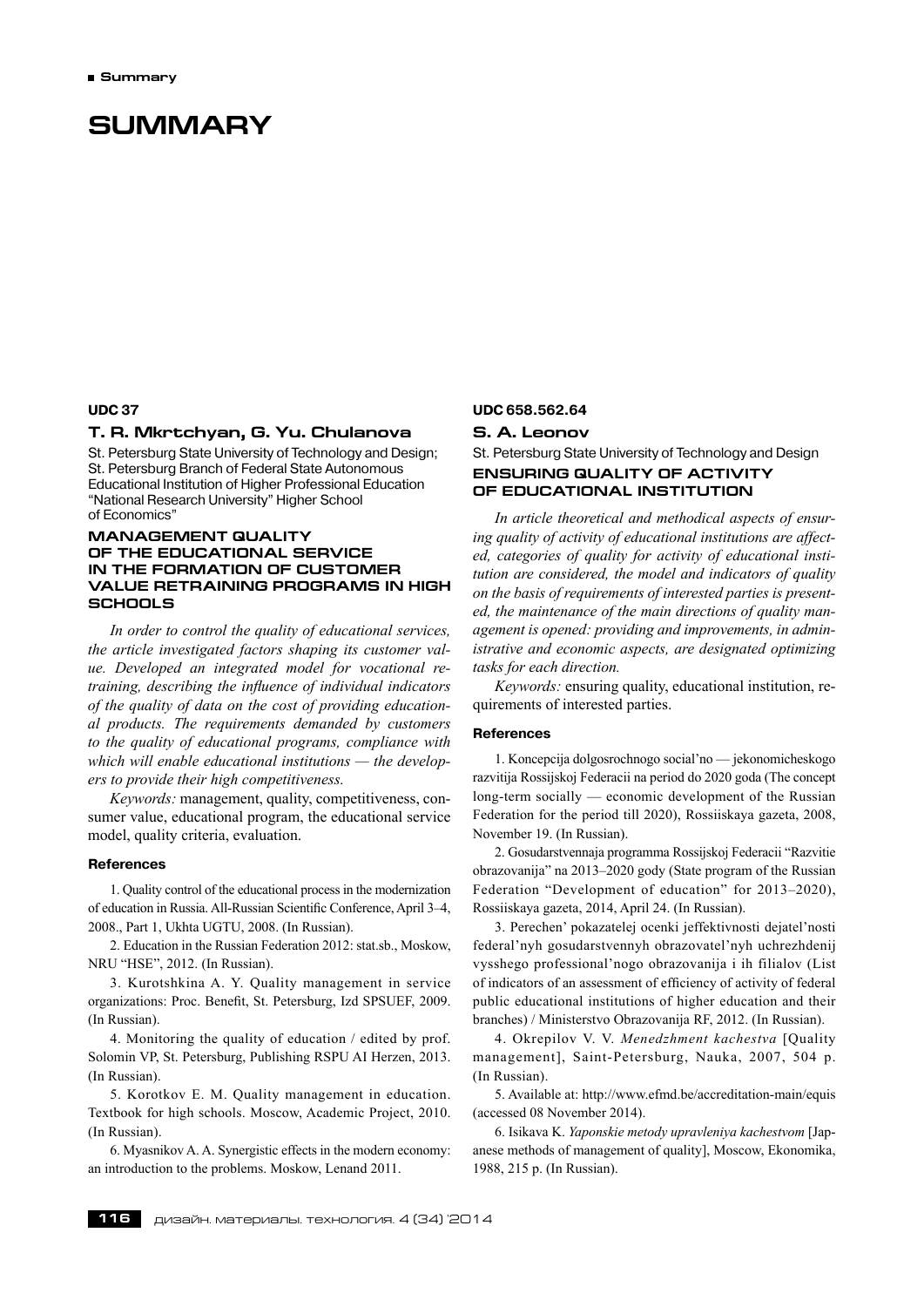7. Leonova T. I. *Upravlenie zatratami na kachestvo produktsii* [Management of costs of quality of production], Saint-Petersburg, SPbGUEF, 2000, 149 p. (In Russian).

8. Gorbashko E. A. *Upravlenie kachestvom* [Quality management], Moscow, Yurait, 2012, 463 p. (In Russian).

9. Antokhina Yu. A. *Situatsionnoe upravlenie kachestvom proektov tekhnicheskogo universiteta* [Situational quality management of projects of technical university: doctor's thesis]. Saint-Petersburg. (In Russian).

10. DIS ISO 9001: 2015. *Sistema menedzhmenta kachestva. Proekt* [Quality management system. Project]. Moscow, Izdatel`stvo standartov, 2012. (In Russian).

# **UDC 378.147**

#### **I. M. Vlasova, Т. о. Berdnik**

Donskoy gosudarstvennyy tekhnicheskiy universitet, YUzhnyy federalnyy universitet

# **OPTIMIZATION DESIGN PROFESSIONAL TRAINING**

*The paper investigates the specifics of the training of designers, which includes the establishment of new methods of design, innovative design, contributing to improve production efficiency, cost efficiency and profitability. Demonstrates advanced character development of technology in the process of creating a modern suit and their implementation in the educational process. The analysis of the processes of adaptation of innovative technologies in the fashion industry, the necessity search more active forms of interaction fashion, science and education.*

*Keywords:* high school, expertise, innovation, technology, fashion, organizational and pedagogical conditions.

#### **References**

1. *Site news agency Rosbalt.* Available at: http:// www.rosbalt. ru (accessed 08 November 2014).

2. *Site of the Union of Entrepreneurs of Textile and Light Industry of the Republic of Tatarstan.* Available at: http://sptl. tatarstan.ru (accessed 08 November 2014).

3. Vasil'eva T. *Impact of new technologies on shaping the design of clothing (for example, lighting design costume*): Author. Dis. on soisk. Uch. steppes. cand. art. Moskow, 2011, 36 p. (In Russian).

4. Vlasova I. M. System Formation Design — education in the context of the challenges of the modern // *Materials of the III International scientific-practical conference. SKNC VSh JuFU*, 2012, pp. 186–190. (In Russian).

### **UDC 745/749**

# **N. V. Afanaseva**

Samara State University of Architecture and Civil **Engineering** 

# **Classification of elements styles of clothes**

*The elements of the Russian people suit are rich database for modern design. Problem for today's design-* *ers is limited access to images of historical analogues, and the form of presentation requires order. The paper proposes a classification of elements of Russian folk style. Studied sample silhouettes and forms characteristic patterns and color combinations to be able to identify the Russian style. Describes a assortment of types garment of Russian folk garment.*

*Keywords:* classification of the elements in the styles of clothing, ornaments and color, silhouette and an assortment of Russian folk garment.

# **References**

1. Afanaseva N. V. *Elementy russkogo stilya v sovremennoj odezhde* [Elements of the Russian style in modern clothes]. St. Petersburg, Fashion and design: historical experience — new technologies, 2014, pp. 321–324 (In Russian).

2. Afanaseva N. V. *Formirovanie bazy dannyh ehlementov russkogo stilya* [Forming of the database elements of Russian style] // Design. Materials. Technology, 2014, no 2 (32), pp. 20–22 p. (In Russian).

3. Available at: www.pantone.com (accessed 28 October 2014).

# **UDC 75.052:246:726.5.05**

### **M. G. Davidova**

St Petersburg State University of Design and Technology

# **MURALS IN THE MODERN CHURCH REFECTORY**

*Christian cycle of the orthodox murals at the entrance of the church or in its subordinate zones have much in common. The decorative program concerns Eschatological motives, glorification of the Virgin and Passions of Christ. This article is connected with the decorative program for the refectory in the modern Sunday school. The church artist will find in the text some practical recommendations in the sphere of composition and pattern selection.*

*Keywords:* decorative program, hierarchical zones, refectory, hagiographical cycle of metropolitan Makaryi.

#### **References**

1. Davidova M. G. *Programma rospisey chrama i trapeznoi. Metodicheskie ukazania dla studentov chudozhestvennych vuzov* [Program of lists of the temple and refectory], St Petersburg, Izdatelsko-poligraficheskyi otdel SPbGLTA, 2003, 16 p. (In Russian).

*2. Erminia, ili nastavlenie v zhivopisnom iskusstve, sostavlennoe ieromonachom I zhivopiszem Dionisiem Furnoagrafiotom. 1701–1755. Porfiria, episcopa Tchigirinskogo* [Erminia, or the manual in picturesque art made by the celibate priest and painter Dionysius Furnoagrafiot. 1701–1755 of Porfiriya, bishop Chigirinsky], *pod. red. A. N. Teterina*. Moskow, Art-press, 2002, 411 p. (In Russian).

3. Kondakov N. P. *Pamyatniki christianskogo iskusstva na Afone* [Monuments of Christian art on Athos], St Petersburg, Tip. Imperatorskoy Akademii nauk, 1902, 312 p. (In Russian).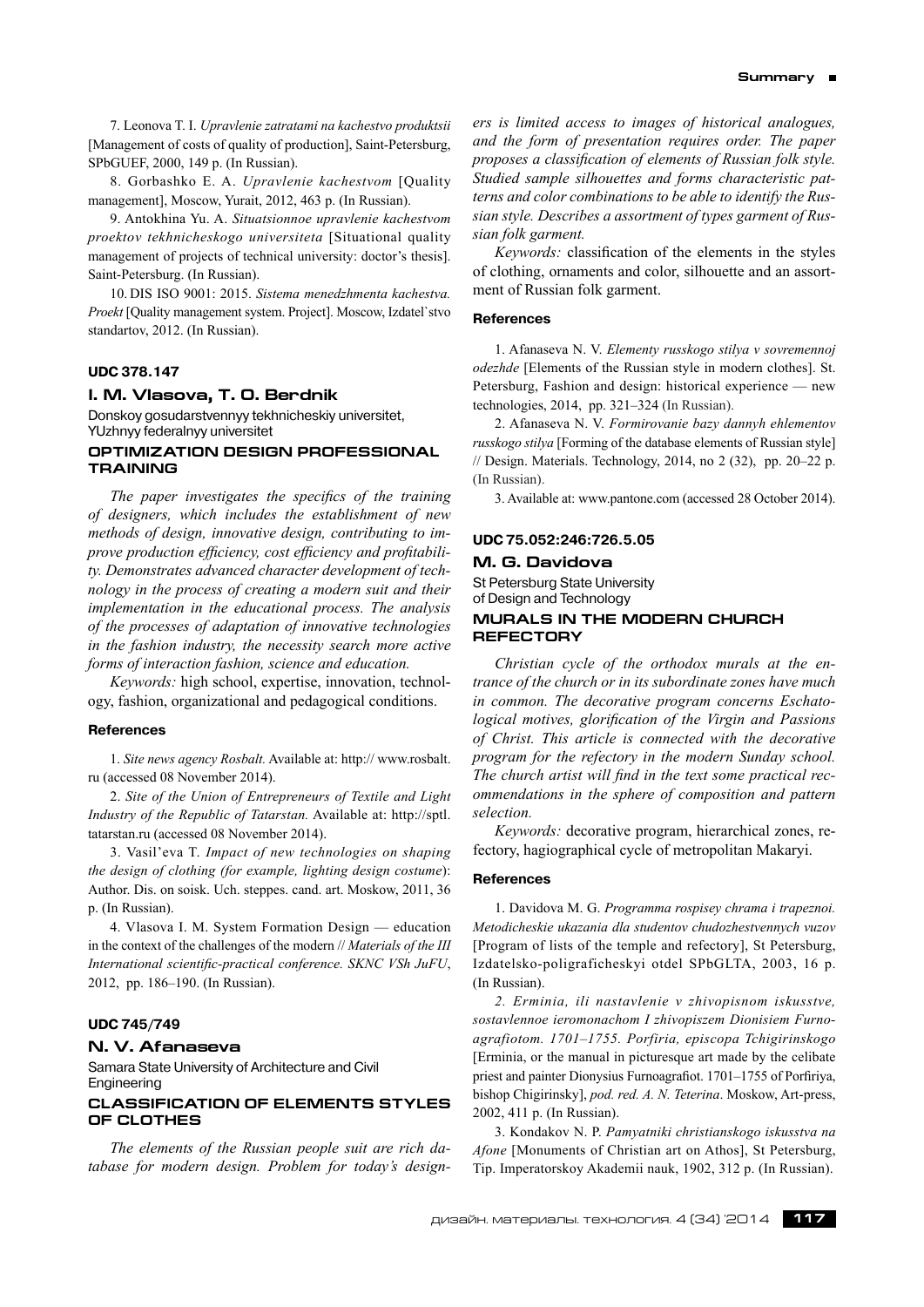# **UDC 7.02**

#### **V. L. Zhukov, O. S. Dzhuromskaya**

St Petersburg State University of Design and Technology

# **Futurology in theory and practice of design in the context NBIC convergences based on the example of the development of the composition solution and technology of the production of accessories and intricate adornments, which determine the trends of development in the improvement of the appearance of the man**

*The theory of convergences as one of the basic base directions of futurology poses before the design the problem of the development of the new progressive methods of forming in the realization of the artistic and aesthetic means of the objects of design on the principles of their cognitive simulation.*

*Keywords:* futurology, design, cognitive simulation, futurism, law g. Moore, the prognostication.

### **References**

1. Rodzin S. I., Titarenko I. N. Filosofskie problemy vzaimnoj integracii nano-, bio-, info- i kognitivnyh tehnologij [Philosophical problems of mutual integration nano-, bio-, info- and cognitive technologies]. Tr. Mezhdunarodnogo Kongressa po intellektual'nym sistemam i informacionnym tehnologijam «AIS-IT 13». Nauch. izd. v 4-h tomah, Moskow, Fizmatlit, 2013, Vol. 2, pp. 3–15. (In Russian).

2. Zhukov V. L., Poljakov V. I., Hmyznikova V. A. Issledovanie vizual'nyh informacionnyh sistem i modulej v predmetnoj oblasti obektov dizajna, predstavlennyh klasterom maloj arhi-tekturnoj plastiki [Research of visual information systems and modules in data domain of the objects of design provided by a cluster of small architectural plastics], Design. Materials. Technology, 2013, no 4 (29), pp. 27–33. (In Russian).

3. Turchin A. V., Batin M. A. Futurologija. XX1 vek: bessmertie ili global'naja katastrofa? [Futurology. HH1 of eyelids: immortality or global disaster?], Moskow, BINOM. Laboratorija znanij, 2013, 263 p.: il. (In Russian).

4. Zhukov V. L., Zhukov V. V., Kallass Ju. O. Gibridnye sistemy kognitivnyh modelej obektov dizajna na osnove nechjotkoj logiki, geneticheskih algoritmov i metodov iskusstvometrii [Hybrid systems of cognitive models of objects of design on the basis of fuzzy logic, genetic algorithms and methods of an iskusstvometriya], Design. Materials. Technology, 2012, no 4 (24), pp. 27–33. (In Russian).

5. Borzova E. P. Sravnitel'naja kul'turologija. T. 1 [Comparative cultural science. Vol. 1], St Petersburg, 2013, 177 p. (In Russian).

6. Zavadskaja E. V. Kul'tura vostoka v sovremennom zapadnom mire [Culture of the East in the modern Western world]. Moskow, Nauka, 1977, 167 p. (In Russian).

7. Lakshni Bhaskaran. *Dizajn i vremya. Stili i napravleniya v sovremennom iskusstve i arhitekture* [Design and time. Styles and the directions in the modern art and architecture]. Moskow, Art-Rodnik, 2002, 262 p. (In Russian).

8. Tarasov V. B., Gokubin A. V. *Nechetkie geneticheskie algoritmy. Intellektual'nye sistemy: monografiya* [Indistinct genetic algorithms. Intellectual systems: monography]. Moskow, Phizmalit, 2007, 295 p. (In Russian).

# **UDC 712.3.021**

# **V. V. Khrapach, М. а. Pogorelova**

Design project of landscape renovation of Stavropol Tomansky Forest

**The necessity to design good facilities of forest zone for the human beings is caused by the constant growth of human intervention, which leads to the reduction of protective performance, its aesthetic values and slow degradation. Mass and briefrest sites development, hiking trail contribute stabilization of natural habitat and increase planting perseverance from human intervention.**

*Keywords*: Tamansky forest, recreation, Cold springs (spring brooks), rotunda, bonfire sites.

#### **References**

1. Savelyeva V. V. *Priroda goroda Stavropolya* [Nature of the city of Stavropol]. Stavropol, Serviceschool, Publ., 2002. (In Russian).

2. Pakhomova S. I. Je*kologicheskiy passport goroda Stavropolya* [Ecological passport of the city of Stavropol]. Stavropol, PNIIIS, 1995. (In Russian).

3. Trapp S., Gross M., Zimmerman R. *Marshrutnye tropy, stendy i znaki:soedinay ludey i mesta* [Route trails, benches and signs: connecting people and places]. Moscow, The environmental education center "Reserves", 2006. (In Russian).

# **UDC 7.02**

# **K. S. Ponomareva, L. T. Zhukova** St Petersburg State University of Design and Technology **Using textures for creating objects of semi-precious stone**

*It is considered the surface decoration of small plastic object and jewelry in various ways, taking into account current design trends.It is proved the necessity of creating textur's structuring of semi-precious mineral and description of technologies of their production.*

*Keywords:* stone, texture, decorating, design.

#### **References**

1. GOST 9480–89. *Plity oblicovochnye pilenye iz prirodnogo kamnja* [Plates facing sawn from a natural stone]. Moskow, Izdatelstvo standartov, 2003, 5 p. (In Russian).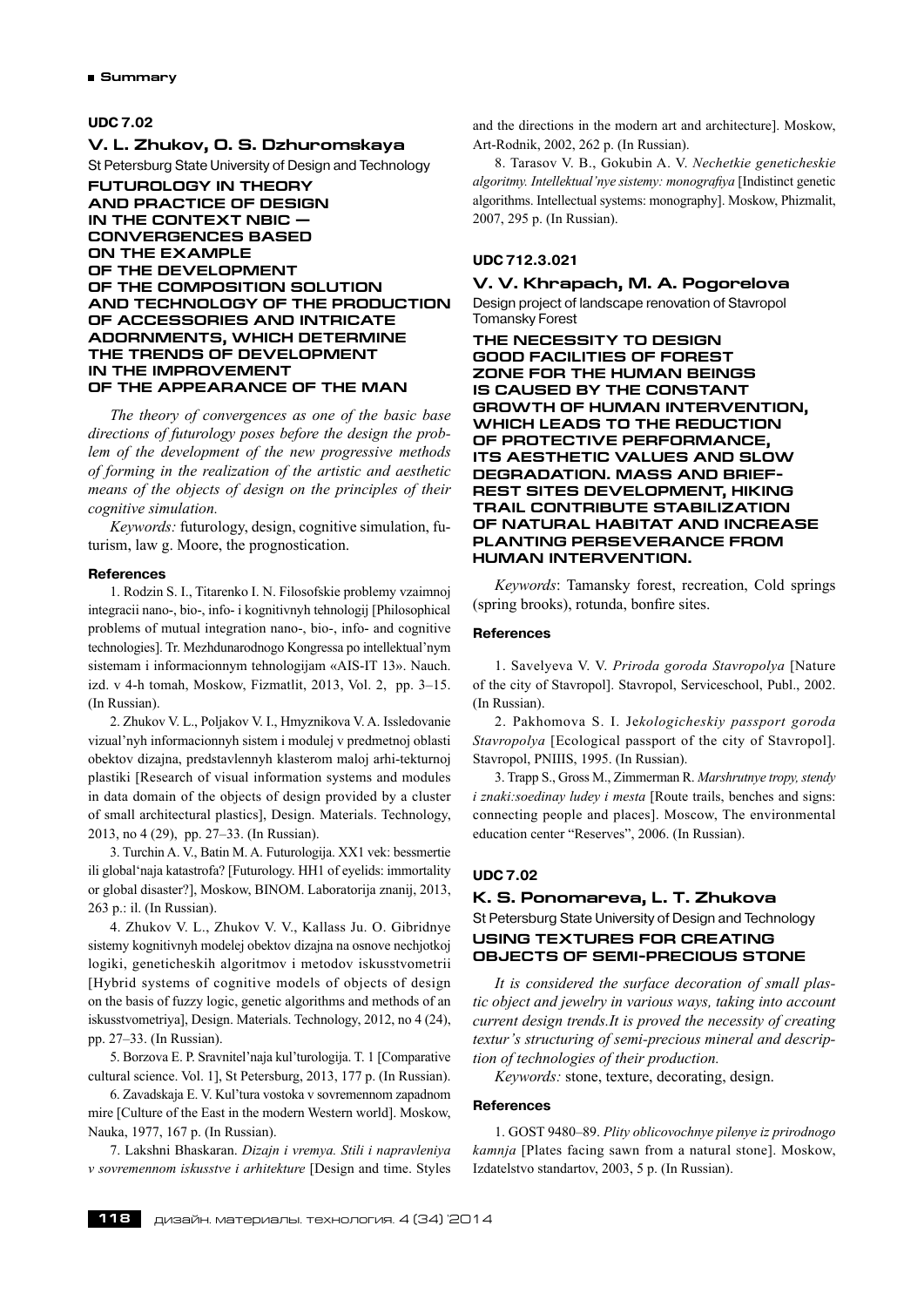2. Sinkikes Dzh. *Rukovodstvo po obrabotke dragocennyh i podelochnyh kamnej* [Manual on processing of precious and ornamental stones]. Moskow, Mir, 1989 pp. 28–30. (In Russian).

3. GOST 2789–73. *Sherohovatost' poverhnosti. Parametry i harakteristiki* [Surface roughness. Parameters and characteristics]. Moskow, Standartinform, 2006, 6 p. (In Russian).

4. Belickaja Je. I. *Hudozhestvennaja obrabotka cvetnogo kamnja* [Art processing of a color stone]. Moskow, Legkaja i pishhevaja prom-t', 1983, pp. 35–40. (In Russian).

5. GOST 23342–91. *Izdelija arhitekturno-stroitel'nye iz prirodnogo kamnja* [Products architectural and construction from a natural stone]. Moskow, Izdatelstvo standartov, 1992, 9 p. (In Russian).

#### **UDC 745/749**

# **P. A. Ostanina, M. M. Chernykh** Kalashnikov Izhevsk State Technical University **TACTILE PERCEPTION OF THE WOOD TEXTURE**

*In the article describes the results of research tactile perception of beech wood texture with chaotic and ordered types of a picture roughness.*

*Keywords:* texture, relief, tactile perception, design.

# **References**

1. Rudenko N. O., Rudenko P. O. *Modelirovshchik kart vysot dlya sozdaniya faktur s uporyadochennym risunkom na osnove poligonal'nyh poverhnostej «Faktura»* [The waxer cards heights to create texture with an ordered pattern based on polygonal surfaces «Texture»]. RUSPATENT: Certificate of State registration of computer programs no 2013661683 от 12.12.2013. (In Russian).

2. Chernykh M. M., Kargashina E. V. *Kvalimetrichesk aya ocenka dekorativnosti drevesiny* [Qualimetry evaluation of decorative wood]. Design. Materials. Technology, 2012, no 4 (24), pp. 38–42 (In Russian).

*3. Lekcii po obshchej psihologii* [Lectures on General Psychology. Tactile perception] / A. N. Leontiev. Available at: http:// bookap.info/clasik/leontyev/gl21.shtm (accessed 8 November 2014).

4. Konyagina T. V., Chernykh M. M. *Kolichestvennaya ocenka faktury drevesiny* [Quantification of wood texture]. // The activity of the Inter-University Sun. researcher method «Works of design and technology of art working of materials», Moskow, MGAPI, 2006, pp. 20–24 (In Russian).

5. Ostanina P. A., Chernykh M. M. *Rel'efnost'faktury* [Bumpy texture]. Design. Materials. Technology, 2012, no 1 (20), pp. 48–61 (In Russian).

# **UDC 614.841.3**

# **S. S. Shatalin, A. V. Varlamov, O. A. Zybina, S. S. Mnatsakanov** St Petersburg State University of Cinema and Television **Of matrix in a fire retardant intumescent compositions**

*By thermogravimetric analysis shows the primary use as a polymer binder polymeric analogues of polyvinyl al-* *cohol (PVA), which in thermal-oxidative processes passing through a stage of transformation in PVA and graphitized. Thus Sp2 and Sp3 hybridization in the surface layers of graphite movable π-electrons catalytically increase the intumescent efficiency.*

*Keywords:* matrix, polyvinyl alcohol, polyvinyl acetals.

### **References**

1. Zybina O. A., Varlamov A. V., Mnatsakanov S. S. *Problemy tekhnologii koksoobrazuyushchih ognezashchitnyh pokrytij: monografiya* [Technology issues coke-forming flame retardants: monograph]. Novosibirsk, Centr razvitija nauchnogo sotrudnichestva, 2010, 50 p. (in Russian)

2. Knunjanc I. L. *Himicheskij ehnciklopedicheskij slovar'* [Chemical Encyclopedic Dictionary]. Moskow, Sovetskaja jenciklopedija, 1983, 791 p. (in Russian)

3. Nechaev K. V., Zav'jalov D. E., Zybina O. A., Babkin O. J., Mnatsakanov S. S. *Reakcii v ognezashchitnyh vspuchivayushchihsya kraskah v prisutstvii uglerodnyh nanotel* [Reaction in the flame retardant intumescent paints in the presence of carbon nanobodies]. *Lakokrasochnye materialy i ih primenenie*, 2012, no 10, pp. 34–35. (In Russian).

4. Zavyalov D. E., Zybina O. A., Chernova N. S., Varlamov A. V., Mnatsakanov S. S. [Fire intumescent compositions based on the intercalated graphite]. Russian journal of applied chemistry, 2010, vol. 83, no 9, pp. 1679–1682.

5. Druzhinina T. V., Harchenko I. M. *Vliyanie ortofosfata ammoniya na termohimicheskie prevrashcheniya gidroksilsoderzhashchih polimerov* [Effect of ammonium orthophosphate thermochemical conversion of hydroxyl polymers]. *Himicheskie volokna*, 2006, no 2, pp. 5–8. (In Russian).

*6. Termicheskij analiz polimerov* [Thermal analysis of polymers: Guidelines]. Leningrad, LTI, 1981, 27 p. (in Russian).

# **UDC 539.213**

**V. V. Dayneko, A. D. Kalihman**

Depatment of Architectural Design National Research Irkutsk State Technical University

# **TYPOLOGIES OF TECHNOLOGIES USED DECORATIVE GLASS PROCESSING**

*The article analyses existing technologies of decorative glass processing. The summary table of typologies of existing kinds of the glass treatment is presented.*

*Keywords***:** glass processing, fusing, glassblowing, glass bending, glass engraving.

### **References**

1. Shui'ts M. M, Mazurin O. B. *Sovremennye predstavleniya o stroenii stekol i ikh svoystvakh* [The modern ideas of a structure of glasses and their properties]. Leningrad, Nauka, 1988, 200 p. (In Russian).

*2.* Dembovskiy S. A., Chechetkina E. A. *Stekloobrazovanie* [Stekloobrazovaniye]*.* Moskow, Nauka, 1990, 277 p. (In Russian).

3. Litvinenko S. V. *Tekhnologiya f 'yuzinga* [Technology of a fyyuzing]. Kiev, Vitrazhnaya masterskaya, 2005, 150 p. (In Russian).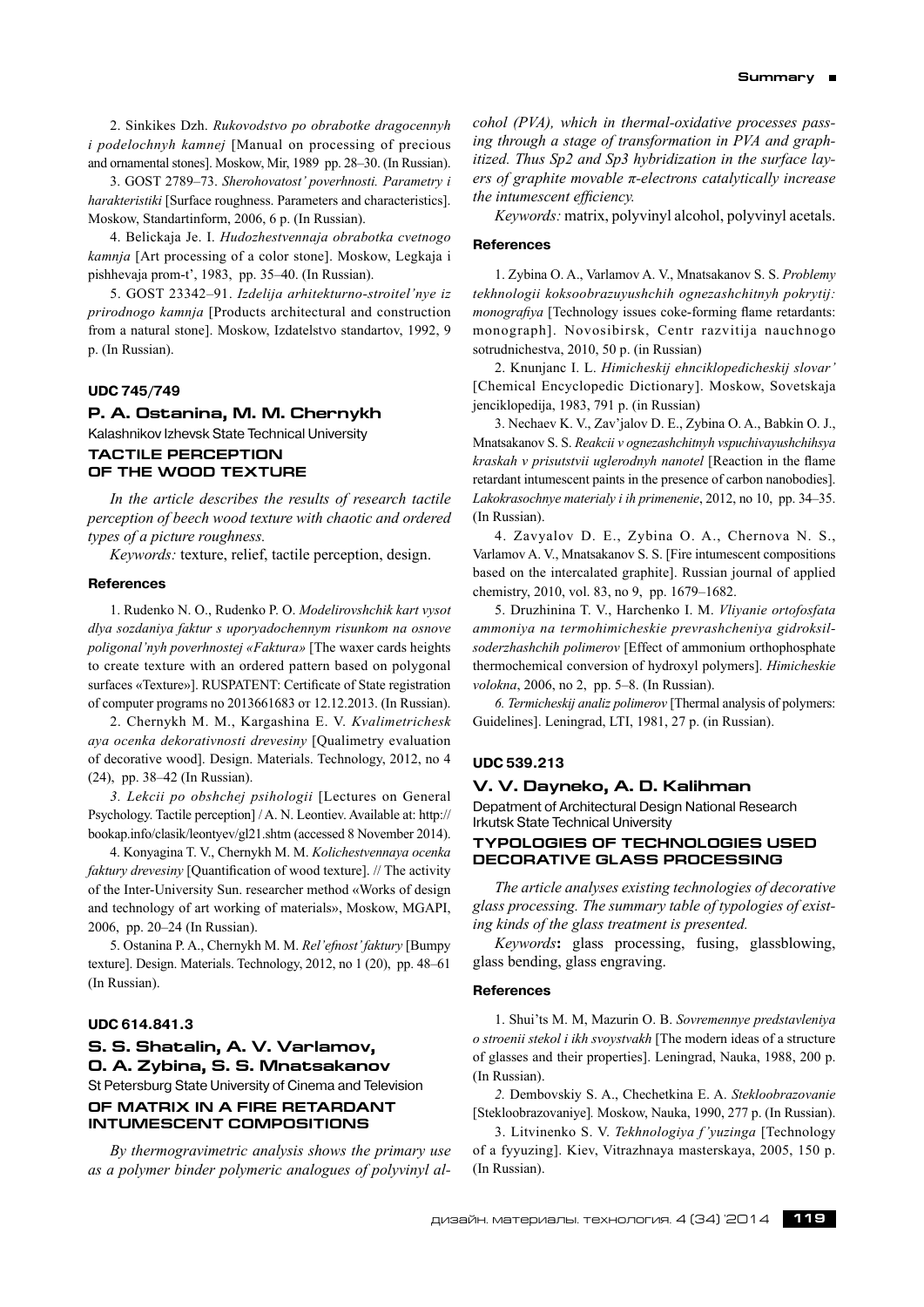4. Shelbi Dzh. *Struktura, svoystva i tekhnologiya stekla* [The structure, properties and technology refluxed]. Moskow, Nauka, 2006, 288 p. (In Russian).

# **UDC 745.511**

# **M. M.** Chernyh<sup>1</sup>, I. L. Churakov<sup>1</sup>, **A. E. Dryukova2**

<sup>1</sup> M. T. Kalashnikov Izhevsk State Technical University <sup>2</sup> Moscow State University of Instrument Engineering and Computer Science

# **PREPARATION OF TONE IMAGES FOR LASER ENGRAVING ON WOOD**

*This article considers results of an estimation of optical density of the most commonly used types of wood. Also, relationships between optical density, a half-tone step wedge and a saturation of black color in CMYK were specified.*

*Keywords:* optical density, wood, layout, saturation, laser engraving.

#### **References**

1. Matyushina A. E., Chernyh M. M. *Kompyuternaya obrabotka izobrazhenij dlya lazernogo gravirovaniya po pokrytiyam* [Computer image processing for laser engraving on coatings] // Vestnik IzhGTU, 2007, no 3 (35), pp. 10–14. (In Russian).

2. Pryahin E. I., Afon'kina M. G., Larionova E. V. *Osobennosti formirovaniya cvetnyh oksidnyh plenok na metallicheskoj poverhnosti pod vozdejstviem lazernogo izlucheniya* [Features of formation of oxide films on the ferrous metal surface under the influence of the laser radiation] // Design. Materials. Technology, 2010, no 3 (14), pp. 75–80. (In Russian).

3. Chernyh M. M. *Gravirovanie. Terminy i klassifikaciya izobrazhenij* [Engraving. Terms and image classification] // Design. Materials. Technology, 2013, no 1 (26), pp. 60–65. (In Russian).

4. Chernyh M. M. *Sposoby gravirovaniya izobrazheniya i ornamentov* [Ways of engraving images and patterns] // Design. Materials. Technology, 2013, no 1 (31), pp. 21–26. (In Russian).

5. Chernyh M. M. *Vzaimosvyaz sposobov gravirovaniya, graviruemyh materialov i vidov gravirovannyh izobrazhenij* [Interconnection of ways of engraving of engraved materials and types of engraved images] // Design. Materials. Technology, 2013, no 1 (31), pp. 17–20. (In Russian).

6. Chernyh M. M. *Metodika proektirovaniya maketa rastrovogo izobrazheniya pri lazernom gravirovanii* [The technology of designing of the bitmap layout with laser engraving] // Design. Materials. Technology, 2012, no 2 (22), pp. 78–81. (In Russian).

7. Mikov I. N. *Tehnologiya avtomatizirovannogo gravirovaniya hudozhestvennyh izobrazhenij* [The technology of automated engraving art images]. Moskow, Mir gornoj knigi, 2007, 346 p. (In Russian).

8. Alieva N. Z. *Fizika cveta i psihologiya zritelnogo vospriyatiya* [Physics and psychology of color vision]. Moskow, Akademiya, 2008, 208 p. (In Russian).

9. GOST 24930–81. *Klin polutonovoj dlya faksimilnoj apparatury* [Halftone wedge for facsimile]. Moskow, Izd-vo standartov, 1981, 5 p. (In Russian).

### **UDC 678:621.319.2**

**E. N. Mochalova, N. A. Limarenko, M. F. Galikhanov, R. Ya. Deberdeev** Kazan National Research Technological University

# **Studying the effect of DER-331 epoxide oligomer modifications by different curing agents on electret characteristics of the cross-linked composites**

*Electret characteristics were studied for the composites based on DER-331 epoxy oligomer and different curing agents. Selection of the curing agent was shown to change electret performances of the composites due to structural changes in the three-dimensional matrix formed.*

*Keywords*: thermoelectrets, epoxy oligomer DER-331, hardeners, electret characteristics.

#### **References**

1. Irzhak V. I., Rozenberg B. A., Enikolopyan N. S. Setchatye polimery — sintez, struktura i svojstva. Moskow, Nauka, 1979. 250 p. (In Russian).

2. Chernin I. Z., Smekhov F. M., Zherdev Yu. V. E'poksidnye polimery i kompozicii. Moskow, Khimiya, 1982. 232 p. (In Russian).

3. Irzhak V. I., Mezhikovskij S. M. Strukturnye aspekty formirovaniya setchatykh polimerov pri otverzhdenii oligomernykh system // *Uspekhi khimii*, 2009, vol. 78, no 2, pp. 176–206. (In Russian).

4. Limarenko N. A., Mochalova E. N., Galikhanov M. F., Deberdeev R. Ya. Elektretnyj i pezoe'ffekty v epoxidnykh polimerakh // Vestnik Kazanskogo tekhnologicheskogo universiteta, 2012, vol. 15, no 10, pp. 126–127. (In Russian).

5. Mochalova E. N., Limarenko N. A., Deberdeev R. Ya. Issledovanie e'lektretnyx xarakteristik e'poksidnyx kompozitov na osnove smoly DER-331 s razlichnym soderzhaniem otverditelya // Vestnik Kazanskogo texnologicheskogo universiteta, 2013, vol. 16, no 21, pp. 178–180. (In Russian).

6. Balakina M. Yu., Fominykh O. D., Rua F., Branchadell V. Modeling of epoxy oligomers with nonlinear optical chromophores in the main chain: molecular dynamics and quantum chemical study // Int. J. of Quantum Chemistry, 2007, no 107, pp. 2398–2406. (In Russian).

7. Wu L. L., Lv X., Zhang C. C. Effect of modified graphene addition on the electrical properties of epoxy resin composite // Advanced Materials Research, 2011, vol. 239–242, pp. 55–58. (In Russian).

8. Qing Y., Zhou W., Jia S., Luo F., Zhu D. Effect of heat treatment on the microwave electromagnetic properties of carbonyl iron/epoxy-silicone resin coatings // Journal of Materials Science and Technology, 2010, vol. 26, no 11, pp. 1011–1015. (In Russian).

9. Bannov A. G., Uvarov N. F., Shilovskaya S. M., Kuvshinov G. G. Effect of the preparation methods on electrical properties of epoxy resin/carbon nanofiber composites // Nanotechnologies in Russia, 2012, vol. 7, № 3–4, pp. 169–177. (In Russian).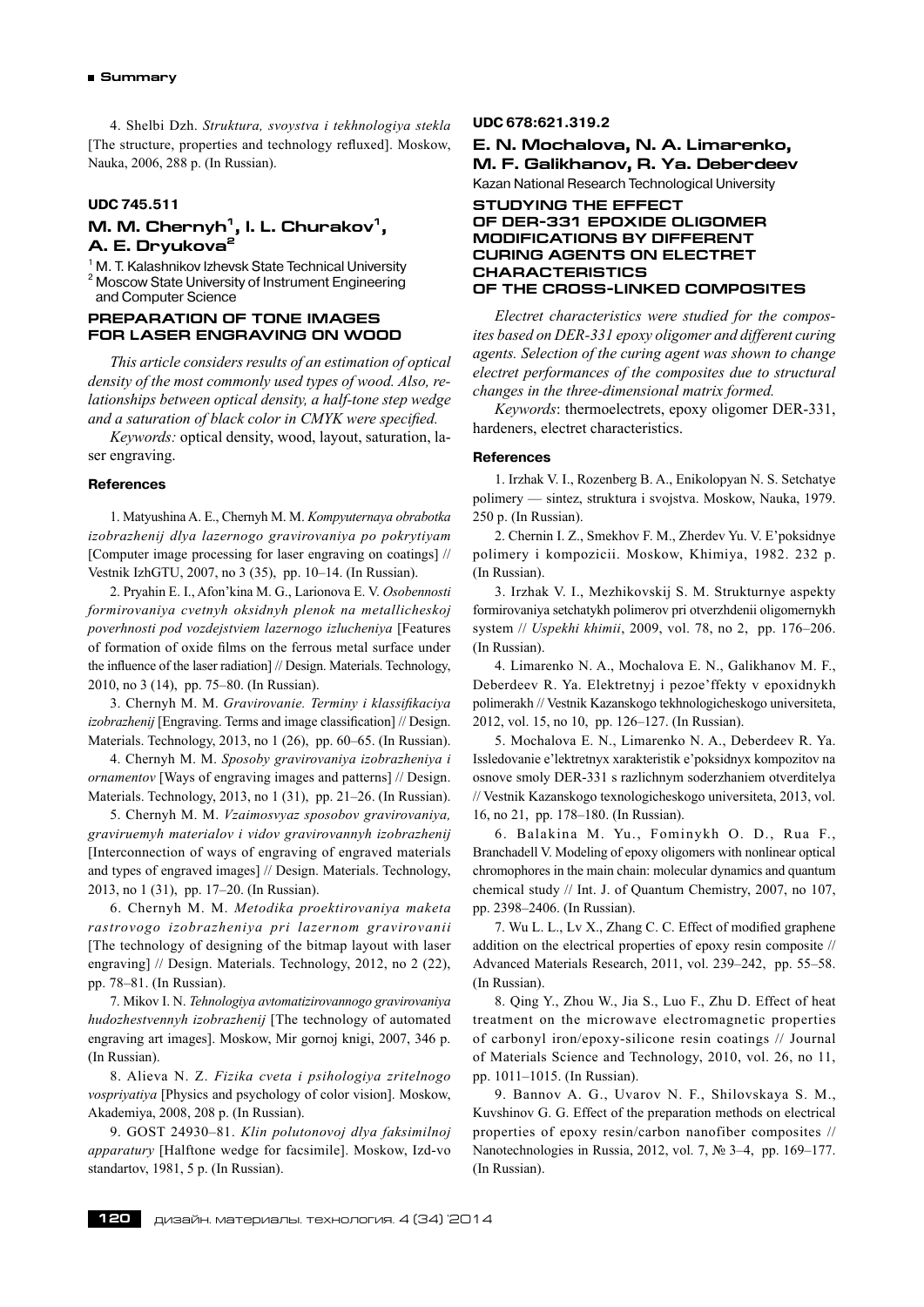### **UDC 628.474**

# **A. N. Grebyonkin, I. V. Vezhenkov, A. A. Grebyonkin, I. P. Sedunov, A. Yu. Pastukhov**

St. Petersburg State University of Technology and Design **Organic wastes thermal recycling**

*The article suggests the method of disposal of organic waste through their gradual processing: first in synthesis gas, then in natural gas or synthetic fuels used for heat and electric energy in gas Diesel generator. Comparative data on emissions under the two regimes of burning accordingly to the standard requirements of GOST 50831–95 and MAC GN 2.1.6.1338–03 are given.*

*Keywords*: organic waste, temperature pyrolysis, dioxins, furans, the Fischer — Tropsch synthesis, water-andfuel emulsions, pyrolysis producer gas, recycling, synthesis gas, synthetic diesel fuel, emissions of pollutants into the atmosphere, ultra-high compression rate.

#### **References**

1. Leont'ev L. I., Ysfin Yu. S., Chernousov P. I. *Othody: vozdejstvie na okruzhayushchuyu sredu* [Wastes: influence upon environment] // *Ecologia i promyshlennost Rossiyi*, 2003, no. 3, pp. 34–37 (In Russian).

2. Waisman Ya. I. *Upravlenie otkhodami. Poligony zakhoroneniya tvyordykh bytovykh otkhodov* [Wastes control. Solid domestic wastes burial ranges.]. Perm, PGU Publ., 2007, 464 p. (In Russian).

3. Slyusar N. N., Borisov D. L., Grigor'ev V. N. *Razrabotka kompleksnoj tekhnologicheskoj skhemy sortirovki tverdyh bytovyh othodov* [Elaboration of complex technological sceme of domestic wastes sorting] // Vestnik PGTU. Urbanistika. Perm, 2011, no. 3, pp. 75–82. (In Russian).

4. Grechko A. V. *Sovremennye metody termicheskoj pererabotki tverdyh bytovyh othodov* [Up-to-date methods of thermal processing of solid domestic wastes] // *Promyshlennaya energetika*, 2006, no. 9, pp.18–23. (In Russian).

5. Babushkin D. A., Kuznetsov A. V. *Metody utilizacii neftesoderzhashchih othodov* [Methods of recycling of oilcontaining wastes] // *Resursosberegayuschie tekhnologii*, 2006, no. 6, pp. 25–28. (In Russian).

6. Kofman D. I., Vostrikov M. M. *Ekologicheskie problemy pererabotki othodov* [Ecological problems of wastes recycling] // Tviordyje bytovyje otkhody, 2009, no. 1, pp. 31–32. (In Russian).

7. Likhachev Yu. M., Fedashko M. Ya., Fiodorov P. M. *30-letnij opyt raboty luchshego musoropererabatyvayushchego zavoda Rossii* [30-years standing experience of the best wastes-recycling factory of Russia] // *Materialy 2 mezhdunarodnogo kongressa po upravleniyu otkhodami*, Moscow, 2001, pp. 112–113. (In Russian).

8. Kalygin V. G. *Promyshlennaya ekologiya* [Industrial ecology]. Moscow, Akademia, 2007, 432 p. (In Russian).

9. Mechev V. V., Grechko A. V., Denisov V. F. *Polupromysh lennaya pererabotka bytovyh othodov v pechi Vanyukova* [Semiindustrial recycling of domestic wastes in Vaniukov furnace] // *Tsvetnaya metallurgiya*, 1993, no. 1, pp. 13–15. (In Russian).

10. Grebionkin A. N., Vezhenkov I. V., Grebionkin A. A., Shumkov A. A. *Novye podhody k voprosu utilizacii organicheskih othodov* [New approaches to the problem of organic wastes recycling] // Vestnik SPGUTD, 2014, no. 2, pp. 64–66. (In Russian).

11. Sedunov I. P. *Sposob organizacii raboty dizel'nogo dvigatelya so sverhvysokoj stepen'yu szhatiya: patent* [The way of ultra high compression rate Diesel engine functioning organizing]. Patent RU, no. 2491429. (In Russian).

12. Shumkov A. A. *Sposob sozdaniya vodotoplivnoj ehmul'sii: patent* [The way of obtaining of water-fuel emulsion]. Patent RU, no. 2488432. (In Russian).

13. Denikin Eh. I. *Sposob destrukcii otravlyayushchih veshchestv: patent* [Method of destruction of toxic agents]. Patent RU, no. 2281799. (In Russian).

14. Voznesenskij A. A. *Povyshenie ehffektivnosti ustanovok promyshlennoj teplotekhniki* [Increase of efficiency of installations industrial heating engineers]. Moskow, Leningrad, Energiya, 1965, 344 p. (In Russian).

# **UDC 7.01**

#### **S. V. Mirzoyan**

St Petersburg State Art and Industrial Academy of A. L. Stieglitz

# **Modern problems of design education in St. Petersburg**

*The author is telling us about the critical issues of education, noting that the program of a higher school of Arts and Industry should be aimed at developing the skills of working in a team in the prospective specialists, and, if necessary, teach them to assume initiative, at the same tome improving their negotiation and declamatory skills, expertise in professional terminology, ability to substantiate their ideological concepts.*

*Keywords*: LVHPU (Leningrad Higher Arts and Crafts College), TSUTR (Central School of Technical Drawing), SPGHPA (Saint-Petersburg State Art and Industry Academy), LHU (Leningrad Arts College), Stieglitz.

#### **References**

1. Zhukov V. N. Russian Education: Problems and Prospects. Moskow, 1998, 327 p. (In Russian).

2. Kruzhilina T. V., Orekhova T. F. Actual problems of training of the teacher-Director. History. Philology. The pedagogy. Sat. scientific articles. St. Petersburg, 1998, pp. 149–162. (In Russian).

3. Mirzoian S. V., Khel'mianov S. P. The St. Petersburg school of design from CUTR to high school of art. From Messmacher to the Wax. St. Petersburg, 2011, 400 p. (In Russian).

4. Art and design education. Vol. 1. The VNIITE. A collection of articles. Moskow, 1989. 129 p.

5. Azrikan D. A. From the point of view of the designer // Proceedings of VNIITE, Technical aesthetics, 1980, vol. 25, Moskow, 1980, pp. 143–170. (In Russian).

6. An open letter to the governments of the USSR and republics, heads of industry, workers of culture // Technical aesthetics. Moskow, 1990, pp. 1. (In Russian).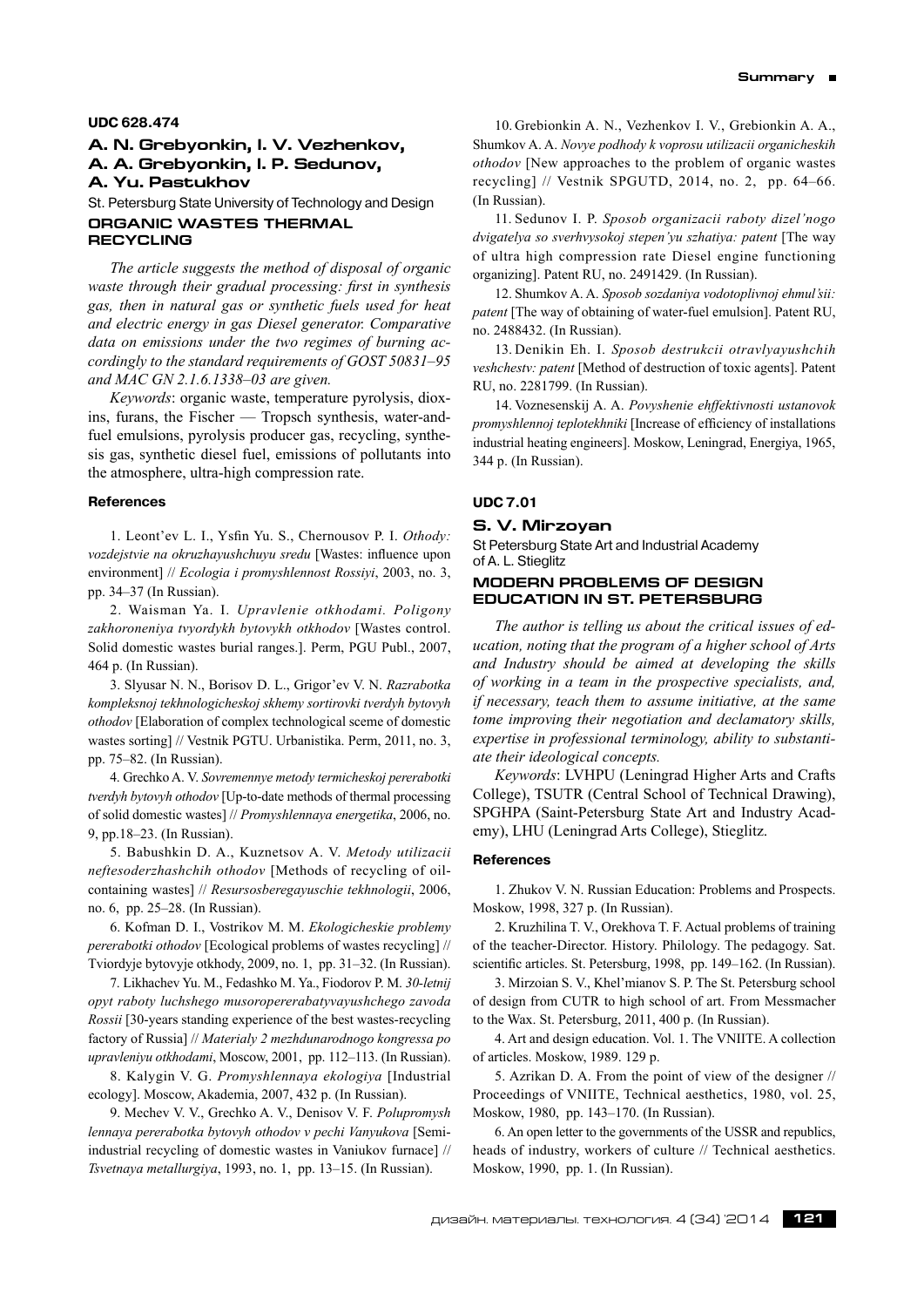### **UDC 003.349**

# **A. N. Kislitsyna, S. V. Litvin** St Petersburg State University of technology and design

# **GRAPHIC VERSIONS, TYPES OF THE LETTER AND FONTS: HISTORICAL EXPERIENCE AND NEW DESIGN DECISIONS**

*The article speaks about graphic kinds of the Slavic letter — the Glagolitic alphabet and Cyrillics, specifics of different types of the Cyrillic letter — the charter, the semi-charter and a cursive writing, decoration of texts of Old Russian books by a ligature, problems of the press and fonts of the period of the beginning of publishing in Russia, features of the civil font entered in the XVIII century are considered. The methods of the development of an original font for Holy Trinity Alexander Nevsky Lavra is presented by modern designers.*

*Keywords*: Glagolitic alphabet and Cyrillics, charter, semi-charter and cursive writing, ligature, fonts of monuments of the Russian writing, graphic design and development of a font "Monastery".

### **References**

1. *Istorija pis'ma: Jevoljucija pis'mennosti ot Drevnego Egipta do nashih dnej* [Letter history: Evolution of writing from Ancient Egypt up to now / the Lane from German]. Moskow, Jeksmo; St Petersburg, TerraFantastica, 2002, 369 p. (In Russian).

2. Karpenko L. B. Svjashhennaja azbuka Kirilla [*Sacred alphabet of Kirill*], *2-e izd., isprav*. Samara, JSC Ofort, 2006, pp. 52. (In Russian).

3. Sajmon Franklin. *Pis'mennost', obshhestvo i kul'tura v Drevnej Rusi* (*ok. 950–1300 gg.*) [Writing, society and culture in Ancient Russia (apprx. 950–1300)]. St Petersburg, DMITRY BULANIN, 2010, pp. 328–336. (In Russian).

4. *Knigovedenie: Jenciklopedicheskij slovar'* [Bibliology: Encyclopedic dictionary] / eds ny N. M. Sikorsky, Moskow, Soviet encyclopedia, 1982, pp. 143. (In Russian).

5. Barenbaum I. E. *Istorija knigi* [Istoriya of the book]. Moskow, Book, 1984, pp. 10–11. (In Russian).

6. Istrin V. A. *1100 let slavjanskoj azbuki* [1100 of the Slavic alphabet] / eds by L. P. Zhukovskaya. Prod. the 4th. Moskow, LKI, 2011, pp. 58, 60. (In Russian).

7. Zaliznjak A. A., Janin V. L. Birchbark manuscripts from the Novgorod excavation 2011 and 2012 // Voprosy jazykoznanija, 2013, no. 4, pp. 3–16. (In Russian).

8. Ot aza do izhicy [From an az to an izhitsa]. Ath. the originator A. A. Glinkina. Orenburg: Orenburg book publishing house, 2000, pp. 80–81. (In Russian).

9. Shomrakova I. A., Barenbaum I. A. *Vseobshhaja istorija knigi* [General history book] / scientific editor doctor of pedagogical sciences, prof. G. V. Mikheyev; SPBGUKI. St Petersburg, Profession, 2005, pp. 29. (In Russian).

10. Berdinskikh V. A. About Kirill and Mefodiy's origin and the relations between Greek and Slavic churches // Voprosy istorii, 2006, no. 4, pp. 155–162. (In Russian).

11. Exit scientific readings department of Old Russian literature of the Pushkin house in Yasnaya Polyana // *Russkaja literatura: Istoriko-literaturnyj zhurnal,* 2013, no. 1, pp. 247. (In Russian).

12. Nemirovskij E. L. Bol'shaja kniga o knige [The big book about the book]: Help and encyclopedic edition. Moskow, Time, 2010, pp. 366. (In Russian).

# **UDC 74, 75, 76**

# **I. B. Kuzmina**

St Petersburg State University of technology and design

# **Old Russian metrology and system of proportionality and harmony of Old Russian art**

*In artide the anthopometrical principle of Old Russian metrology, a geometrical associativity of Old Russian linear measures and system of proportionality and harmony Old Russian graphic and arts and craftsis considered.*

*Keywords:* Old Russian art, Old Russian metrology, anthropometry, proportionality and harmony of Old Russian art, Old Russian sazhen, nimbus.

#### **References**

1. Kuz`mina I. B. *Metodicheskie osnovy izobrazitel`nogo iskusstva* (*k voprosu o edinstve I razlichii istoricheskih zhivopisnyh system*) // Design. Materials. Technology. 2014, no 1 (31), pp. 67– 70. (In Russian).

2. Afanasev K. N. *Postroenie arhitekturnoy formyi drevnerusskimi zodchimi*, Moskow, 2002, 271 p. (In Russian).

3. Ryibakov B. A. *Iz istorii kulturyi drevney Rusi*. Moskow, 1984, 345 s. (In Russian).

4. Gusev N. V. *Nekotoryie priemyi postroeniya kompozitsii v drevnerusskoy zhivopisi XI–XVII vv.* // *Drevnerusskoe isskusstvo. Hudozhestvennaya kultura Novgoroda*. Moskow, 1989, pp. 127– 128. (In Russian).

5. Gusev N. V. *O nachalnyih etapah rabotyi masterov Ferapontovskoy rospisi* // *Drevnerusskoe isskusstvo. Hudozhestvennyie pamyatniki russkogo Severa*. Moskow, 1989, pp. 69–73. (In Russian).

# **UDC 7.01**

#### **S. V. Mirzoyan**

St Petersburg State Art and Industrial Academy of A. L. Stieglitz

# **Some problems of design**

*The author is speculating on the influence of design on the culture and economy of this country, the current situation in domestic design, the role and place of design in the society, the need for intellectual designers working in the industry, which would lead to civilized market and normal life.*

*Keywords*: VNIITE (All-Union Scientific Research Institute of Technical Aesthetics) Bulletin "Industrial Art", VHUTEMAS (IIigher Art and Technical Studios), GOST (State Standard), Konstantin Isiolkovsky, Leonardo da Vinci, V. E. Iatlin, Pavel Florensky.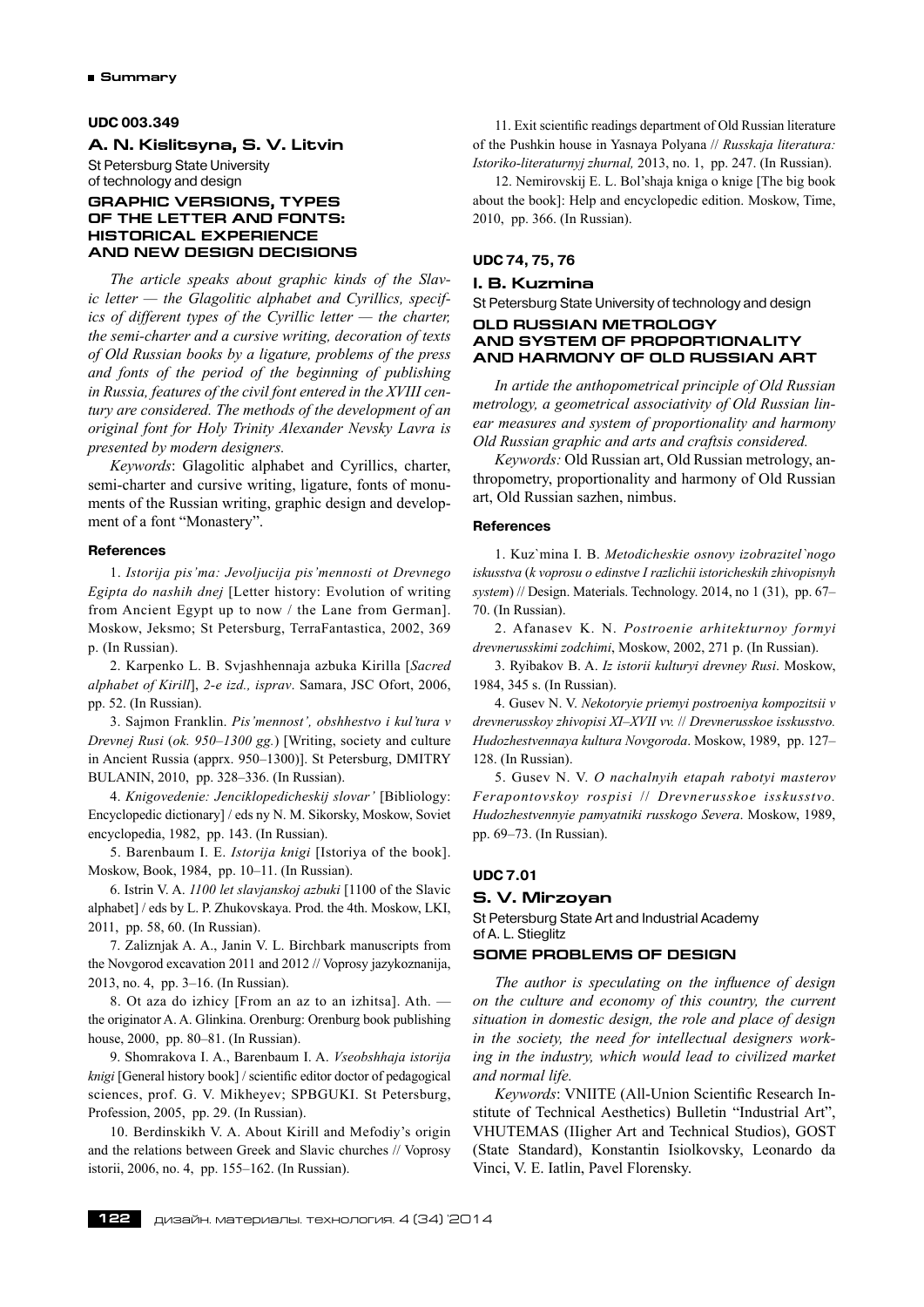# **References**

1. Mirzoian S. V. Designers about design and about yourself // Technical aesthetics, 1977, no 9, pp. 28. (In Russian).

2. Mirzoian S. Design and intellect // Mesmakherovskie chteniia, St Petersburg, 2002, pp. 52–58. (In Russian).

3. Matsa I. The history of aesthetic doctrines. Moskow, 1962, pp. 60–64. (In Russian).

4. Azrikan D. A. From the point of view of the designer // Proceedings of VNIITE, Technical aesthetics, 1980, vol. 25, pp. 143–170. (In Russian).

5. Materials on the history of design. The VNIITE. Collectionreader. A collection of articles. Moskow, 1969, pp. 139. (In Russian).

6. An open letter to the governments of the USSR and republics, heads of industry, workers of culture// Technical aesthetics. Moskow, 1990, pp. 1. (In Russian).

7. Industrial space exploration: Sb. trudov K. E. Tsiolkovskii; Sost. Poslesl. i komment.: T. N. Zhalnina, L. V. Leskov, Mashinostroenie, 1989. (In Russian).

8. Matsa I. Problems of artistic culture of the twentieth century. Moskow, 1969, pp. 208. (In Russian).

#### **UDC 004.056:007.51**

# **U. A. Gatchin, V. I. Polyakov, V. V. Suhostat**

St Petersburg National Research University of Information Technologies, Mechanics and Optics

### **Theoretical principles of information and It-specialist security under external influences**

*The paper deals with the main theoretical aspects of information security, peculiarities of information and IT-specialist protection under external influences.*

*Keywords*: information security, information system, information-psychological security, IT — specialist.

### **References**

1. Gatchin Yu. A., Sukhostat V. V. Teoriya of information security and information security methodology. SPb., St. Petersburg State University of ITMO, 2010, 98 p. (In Russian).

2. Shakin D. N., Bunev E. G., Dotsenko S. M., Ilyin A. P., Margolin P. S., Pirumov V. S., Tynyankin S. I. Information security. Moskow, JSC Oruzhiye i tekhnologii Publishing House, 2009, 256 p. (In Russian).

3. Introduction to information security / A. A. Malyuk, V. S. Gorbatov, V. I. Korolev, etc.; under the editorship of V. S. Gorbatov. Moskow, The hot line — the Telecom, 2013, 288 p. (In Russian).

4. Gatchin Yu. A., Velichko E. N., Sukhostat V. V. Metodologiya of information and psychological safety of the personality // Works of the Congress on intellectual systems and the information IS&IT technologies the Scientific publication in 4 volumes. Moscow, Fizmatlit, 2011. Vol. 2. pp. 338–344. (In Russian).

5. Gatchin Yu. A., Sukhostat V. V., Tushkanov E. V. Imitating model of an assessment of information and psychological impacts on the IT specialist // Nauchn. l "A scientific review", 2014, no. 3, pp. 169–175. (In Russian).

6. Gatchin Yu. A., Sukhostat V. V. Sistema of an assessment of information and psychological stability of the IT specialist // Works of the Congress on intellectual systems and information technologies ("IS&IT ('13)". The scientific publication in 4 volumes. Moscow, Fizmatlit, 2013. Vol. 2. pp. 273–282. (In Russian).

# **UDC 004.89**

# **I. V. Pimenov, A. G. Makarov, M. L. Shatkovskaya, V. I. Pimenov** St Petersburg State University of technology and design **Development of the knowledge bases creation technique in the field of design**

*The technique of extraction of the knowledge recorded in made objects is given. Method is based on purposeful use of multivariate analysis to structure concepts that represent the object and construction method of pattern recognition decision rules that reveal the causal relationships between the properties of the product and its quality characteristics.*

*Keywords*: data analysis, principal components method, clustering, discriminant analysis, decision rule, knowledge base, intelligent system.

# **References**

1. Pimenov V. I. Use of training and recognition methods for representation of technological knowledge in the form of a rulebased set // *Vestnik Sankt-Peterburgskogo gosudarstvennogo universiteta tehnologii i dizajna. Serija 1. Estestvennye i tehnicheskie nauki*, 2012, no. 1, pp. 47–52. (In Russian).

2. Shatkovskaja M. L., Surzhenko E. Ja. Development of the qualifier of the North Russian traditional women's shirts main characteristics // Design. Materials. Technology, 2009, no. 4 (11), pp. 15–17. (In Russian).

# **UDC 33**

# **G. Yu. Chulanova, T. R. Mkrtchyan**

St. Petersburg Branch of Federal State Autonomous Educational Institution of Higher Professional Education "National Research University" Higher School of Economics; St. Petersburg State University of Technology and Design

# **A COMPARATIVE ANALYSIS OF ESTIMATES OF LEVEL OF SERVICE AS A BASIS OF IMPROVEMENT OF THE QUALITY MANAGEMENT SYSTEM**

*This article discusses the use of Gap models to identify differences between the expectation of service quality from the customer and their perception of the company's management, as well as differences between the expectation of the client and actually received by the service.*

*Keywords*: quality, customer service, divergence, model differences, cluster analysis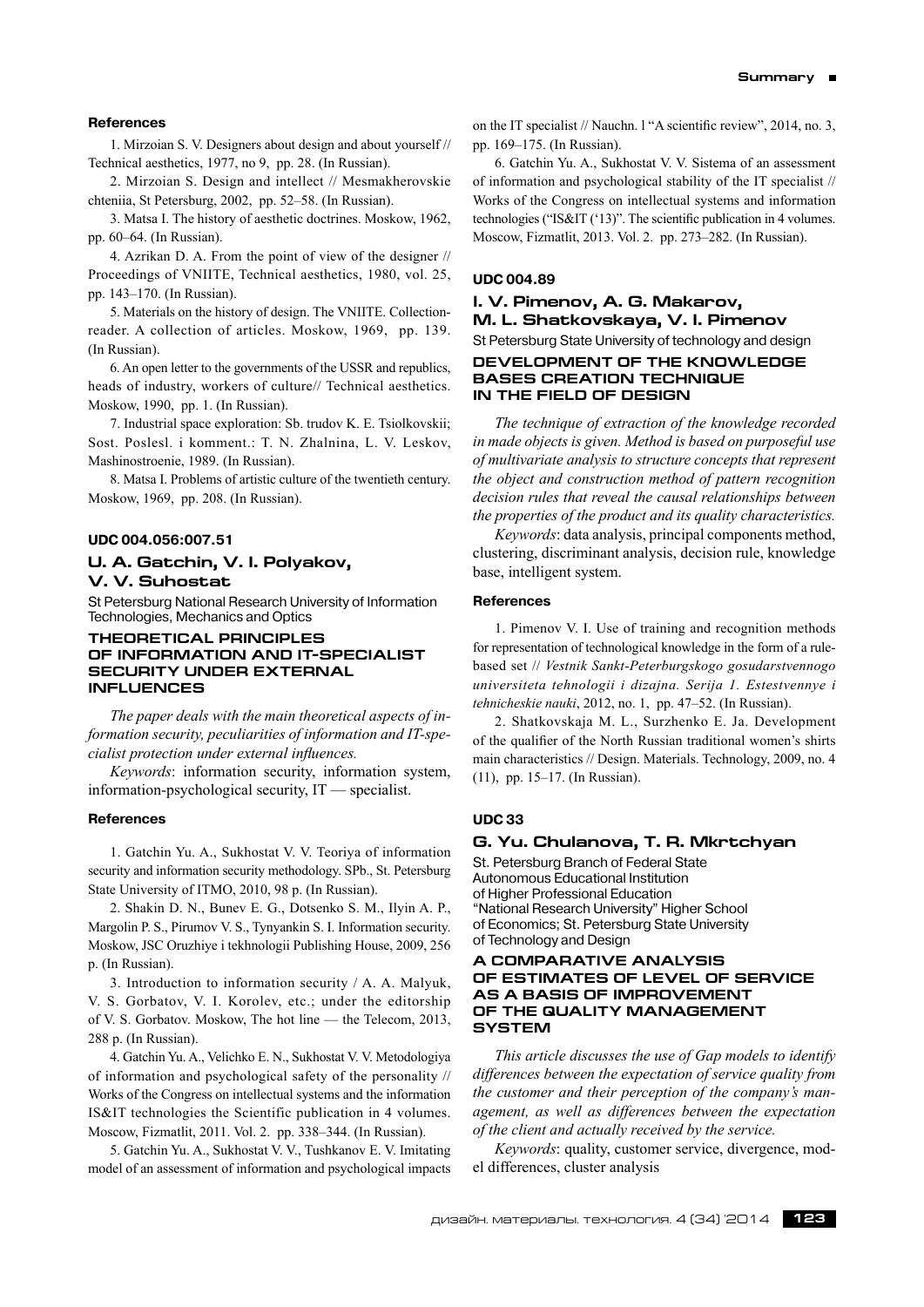# **References**

1. Zeithaml V. A., Parasuraman A. Delivering Quality Service: balancing customer perceptions and expectations. N.-Y., The Free Press. A Division of Macmillian, Inc., 1990. 226 p. (In Russian).

2. Parasuraman А., Valarie A. Zeithaml, Leonard L. Berry SERVQUAL: A Multiple-Item Scale for Measuring Customer Perceptions of Service Quality // Journal of retailing, 1988, Vol. 64 (1), pp. 12–40. (In Russian).

3. Janchenko V. F. Quality management in the service sector. System-logistic approach: Monograph. St. Petersburg, Publ RSPU; Herzen, 2001. (In Russian).

4. Corporate logistics. 300 responses to questions Professionafishing / under total. and scientific / edited by prof. V. I. Sergeeva. Moscow, INFRA-M, 2004, 976 p. (In Russian).

# **UDC 331.101.262**

# **I. V. Il'inskii**

St. Petersburg State University of Technology and Design **EVALUATION OF HUMAN CAPITAL: THE TRANSFORMATION OF METHODOLOGY**

*The author considers the methodological basis for the evaluation of human capital. Based on the concept of margin provides a critical analysis of modern techniques of human capital theory "intangible assets" theory "knowledge bank". The paper proposes a method of assessing their own human capital, based on integrated indicators.*

*Keywords:* people, human capital, the genesis of the methodology, communications capital, information capital, human capital competitiveness.

# **References**

1. Masuda, Y. [The Information Society as Postindustrial Society]. Wash.: World Future Soc, 1993. (In Russian).

2. [What's Working and What's Not: A Summery of Research on the Economic impacts of Employment and Training Programs]. Washington Department of Labour, 1995. (In Russian).

3. Stewart T. [Intellectual Capital. New source of wealth organization / new industrial wave in the West. Anthology]. Moscow, 1999. (In Russian).

4. Reichheld F. R. [The Loyalty effect: Growth, Profits and Lasting Value]. (In Russian).

5. [Indicators of Education. 2007: statsbornik]. Moscow, 2007. (In Russian).

### **UDC 33**

# **E. S. Lunenkov, P. O. Loginov**

St. Petersburg State University of Technology and Design **Business process re-engineering in innovation development programs of manufacturing enterprises**

*Business process re-engineering as one of the instruments of innovation development program in the manufacturing enterprise is viewed in the publication. The main* *stages of business process re-engineering is analyzed and expediency of technological, finance and management structure audit for measuring level degree of manufacturing enterprise and using received data for the re-engineering is explained.*

*The references of using information technologies and systems like Erwin, BPR, ERP, in re-engineering and innovation development program of the manufacturing enterprise are given by authors in this publication.*

*Keywords:* innovation, reengineering, business process, innovation development program, competitiveness

#### **References**

1. Baranov V. V. *Reengineering business processov: etapy razrabotki i realizacii* [The Business Process Re-engineering: development and realization stages]. Available at: http://www. elitarium.ru (accessed 26 September 2014). (In Russian).

2. Emelyanov A. A. *Imitacionnoe modelirovanie economicheskih processov* [Simulation of economic processes]. Moscow, Finansy I statistika, 2004. (In Russian).

3. Kostirev M. A. *Ispolzovanie informacionnih tehnologij v reengineeringe business processov* [Information technologies using in business process re-engineering] // *Materialy II nauchnopracticheskoy conferencii* «*Teoreticheskie i practicheskie issledovaniya socialno-economicheskoy sistemi*». *Specialni vipusk*, 2010. (In Russian).

4. Philip Kotler, Roland Berger, Nils Bickhoff. The Quintessence of Strategic Management: What You Really Need to Know. Moscow, Alpina Publisher, 2012.

5. Hammer M. and Champy J. Reengineering the Corporation: A Manifesto for Business Revolution. HarperBusiness, N.-Y., 1993; revised updated edn, HarperCollins, 2004.

6. John Donagher, ERP: The Business Process Re-engineering Dilemma. Available at: http://www.lumeniaconsulting.com/ (accessed 26 September 2014).

#### **UDC 338.46**

### **A. A. Kazankova**

# **ANALYSIS AND PROSPECT OF FILM FINANCING IN THE RUSSIAN FEDERATION**

*The article describes the milestones in the development and formation of the Russian film industry since the beginning of the XX century, the basic form of state support of local filmmakers are indicated promising areas of financing of film production in the Russian Federation.*

*Keywords*: state support, financing, filmmaking, film production.

#### **References**

1. Budyak L. M. [The history of Russian cinema]. Progress-M, Tradition, 2005, 524 p. (In Russian).

2. Real Movie: History of film distribution in Russia. Part 2. Available at: http://www.filmz.ru/pub/72/3443\_1.htm (accessed 15 November 2014).